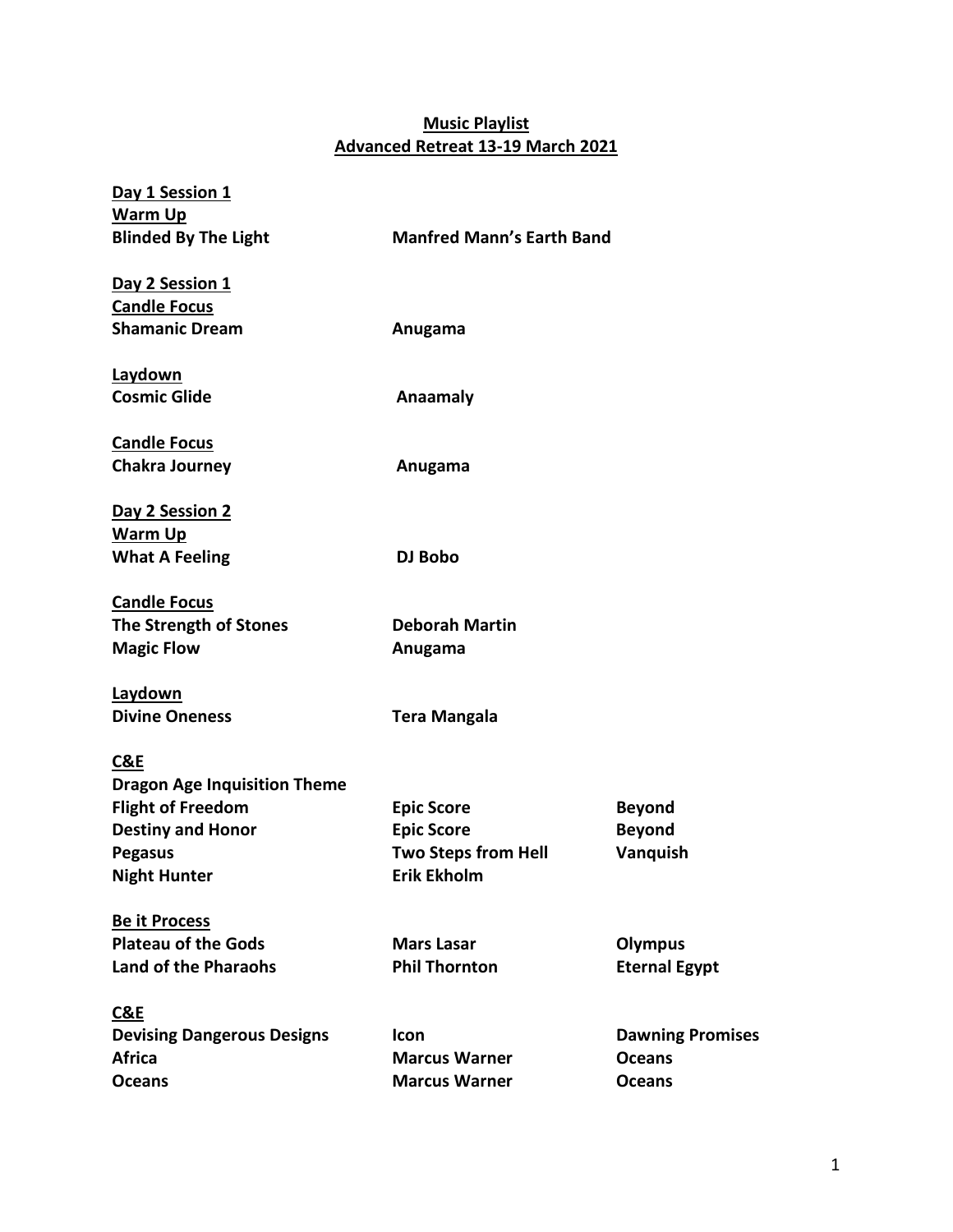**Laydown 111 Hz The Divine Frequency Youtube**

**Day 2 Session 3 Warm Up One Heart R.I.O**

**Golden Egg Process**

**Day 2 Session 4 Gold (Hakimakli Extended Mix) Antoine Clamaran**

**Day 3 Session 2 Warm Up Fight On, Fighter for King and Country** 

**Overture Construction Construction Construction Construction Construction Construction Construction Construction Son of Flynn Contract Contract Contract Daft Punk Contract Contract Contract Contract Contract Contract Contract Contract Contract Contract Contract Contract Contract Contract Contract Contract Contract Contract Contract Solar Sailer Community Community Community Community Community Community Community Community Community Community** Arrival to Earth **Steve Jablonsky** Transformers **Second Day Delago Century Century Really Slow Motion Miraculum Second Day Delago Galaxy Falling Really Slow Motion Miraculum Entrance** Si **City of Gold Trevor Morris National Treasure: Book of Secrets Entrance Si Magic Hour Community Communist Communist Audiomachine Communist Communist Communist Communist Communist Communist Communist Communist Communist Communist Communist Communist Communist Communist Communist Communist Communi Entrance** Si **I Pledge Allegiance Serve Audiomachine Monder Worlds of Wonder Band of Brothers – Suite 2 London Metropolitan Philharmonics Eternal Light Community Communist Communist Communist Communist Communist Communist Communist Communist Communist Communist Communist Communist Communist Communist Communist Communist Communist Communist Communist Communi Entrance Si** Path to Earth **Two Steps From Hell** Classics V1 **Space Service Shine** Bond Shine **Another Brick In the Wall Communishing Hans Zimmer Communist Communist Communist Communist Communist Communist Communist Communist Communist Communist Communist Communist Communist Communist Communist Communist Communist Speed Shine** Bond Shine **Journey to Skyhold Jeremy Soule Elder Scrolls V: Slyrim The Light Crusaders Ivan Torrent Reverie Driven Greg Klampt** Greg Klampt **Fulcrum The Power of Will State Communist Communist Communist Communist Communist Communist Communist Communist Communist Communist Communist Communist Communist Communist Communist Communist Communist Communist Communist Communi Icarus Ivan Torrent Ivan Torrent Reverie**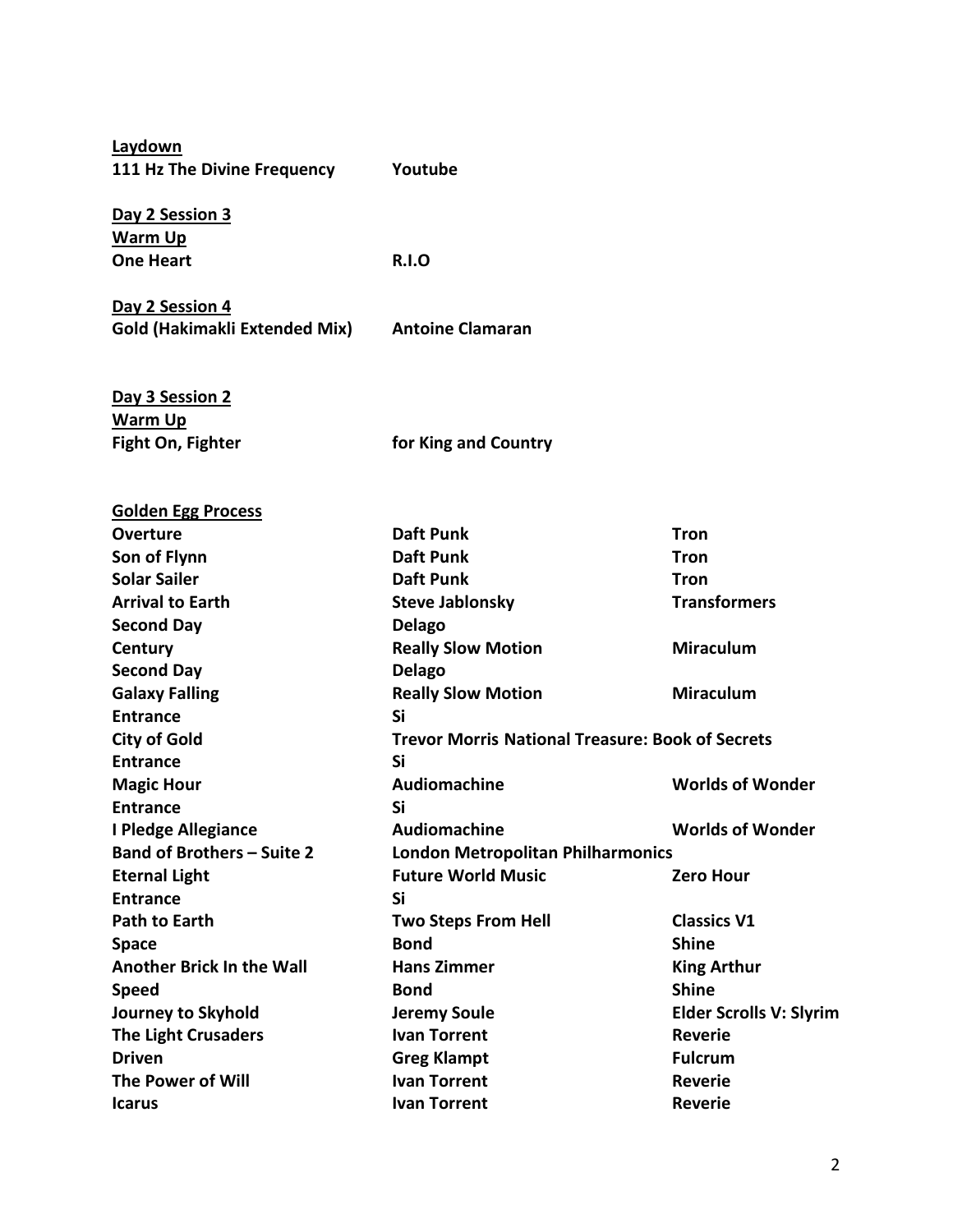| Vale of the Kalandrin                | <b>Greg Klampt</b>            | <b>Fulcrum</b>                   |  |
|--------------------------------------|-------------------------------|----------------------------------|--|
| <b>Take flight</b>                   | <b>Audiomachine</b>           | <b>Worlds of Wonder</b>          |  |
| <b>Hope and Glory</b>                | <b>Audiomachine</b>           | <b>Tree of Life</b>              |  |
| <b>Resurrection</b>                  | <b>Sub Pub Music</b>          | <b>Memoria Invictus</b>          |  |
|                                      |                               |                                  |  |
| Day 3 Session 3                      |                               |                                  |  |
| <b>Warm Up</b>                       |                               |                                  |  |
| <b>To The Dreamers</b>               | <b>For King and Country</b>   |                                  |  |
| Candle                               |                               |                                  |  |
| <b>Sky's Beyond</b>                  | <b>Karunesh</b>               |                                  |  |
| 1 <sup>st</sup> Chakra               | <b>David and Steve Gordon</b> | <b>Chakra Healing Zone</b>       |  |
| <b>Silence</b>                       | Raphael                       | <b>Music to Disappear In I</b>   |  |
| <b>Pure</b>                          | <b>Phil Thornton</b>          | <b>Seven Rings</b>               |  |
| Lay Down                             |                               |                                  |  |
| Awakening                            | <b>Christopher Haigh</b>      | <b>Epic Emotional Piano</b>      |  |
| <b>New Dawn</b>                      | <b>Chorus of Tribes</b>       | <b>Myth</b>                      |  |
| <b>River of Infrared OBE Process</b> |                               |                                  |  |
| <b>End Title John Adams</b>          |                               | <b>HBO Miniseries Soundtrack</b> |  |
| <b>Fort Battle</b>                   | <b>Trevor Jones</b>           | <b>Last of the Mohicans</b>      |  |
| <b>The Courier</b>                   | <b>Trevor Jones</b>           | <b>Last of the Mohicans</b>      |  |
| <b>Attack</b>                        | <b>Hans Zimmer</b>            | <b>Pearl Harbor</b>              |  |
| War                                  | <b>Hans Zimmer</b>            | <b>Pearl Harbor</b>              |  |
| Sky's Beyond                         | <b>Karunesh</b>               |                                  |  |
| <b>Red Warrior</b>                   | <b>Hans Zimmer</b>            | <b>The Last Samurai</b>          |  |
| Way of the Sword                     | <b>Hans Zimmer</b>            | <b>The Last Samurai</b>          |  |
| <b>End Title John Adams</b>          |                               | <b>HBO Miniseries Soundtrack</b> |  |
| <b>Lay Down</b>                      |                               |                                  |  |
| <b>Stepping Stars</b>                | <b>David Arkenstone</b>       | Valley In The Clouds             |  |
| <b>Trance</b>                        | <b>Remko Arentz</b>           |                                  |  |
| Day 3 Session 4                      |                               |                                  |  |
| <b>Warm Up</b>                       |                               |                                  |  |
| Who Am I                             | <b>Morten Granau</b>          |                                  |  |
| C&E                                  |                               |                                  |  |

**Seal Activation Process**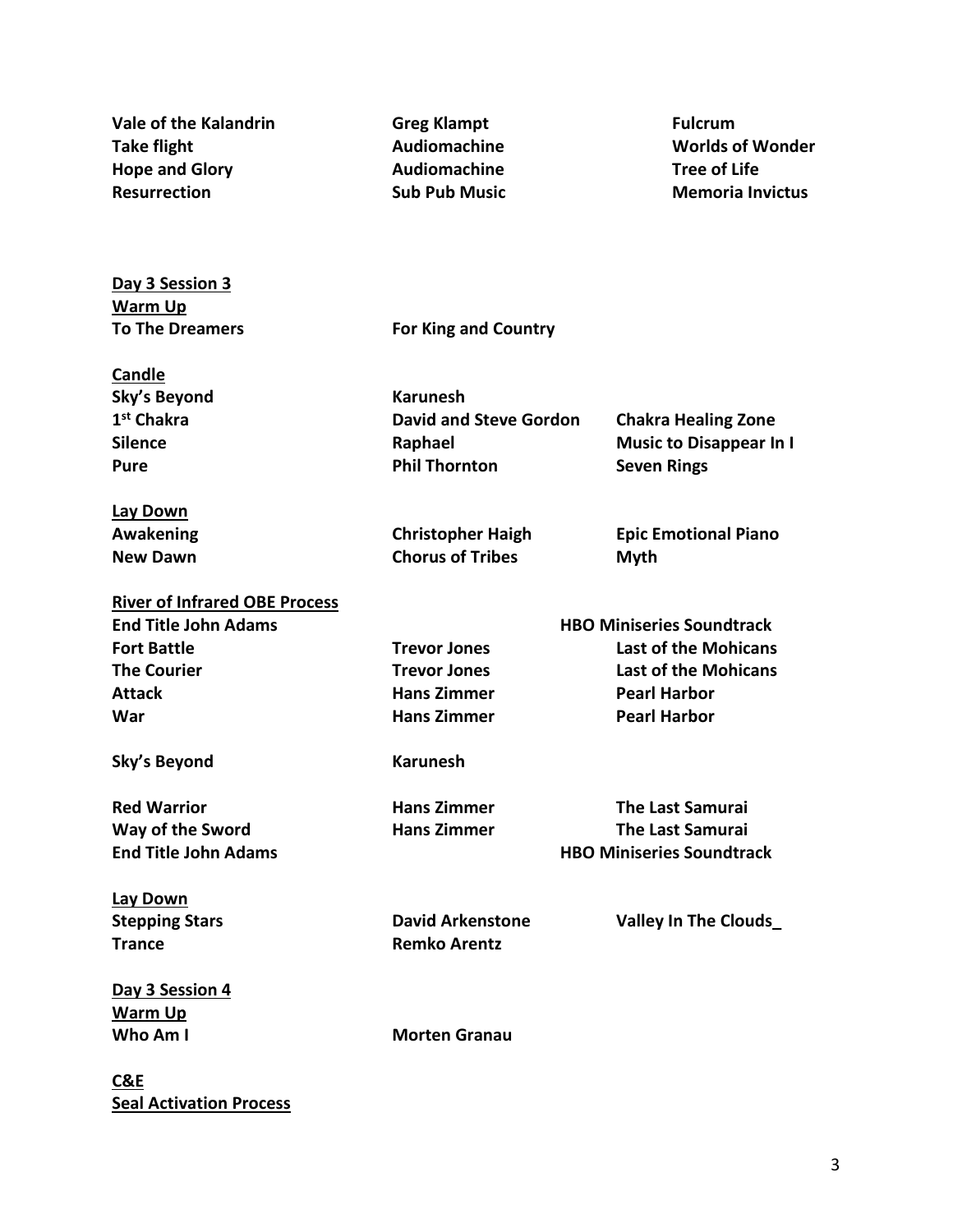**Theme from Antarctica** Vangelis Antarctica **Will of The Wind Vangelis Direct Metallic Rain Community Community Community Community Community Community Community Community Community Community Community Community Community Community Community Community Community Community Community Community Communi Lay Down Carnation Lily Lily Rose Carnation Lily Lily Rose Carnation Carnation Lily Area Rose Carnation Carnation Carnation Carnation Carnation Carnation Carnation Carnation Carnation Carnation Carnation Carnation Carnation Carnat Ancient Legend David Arkenstone Valley in the Clouds Mirror Focus Sky's Beyond Karunesh Shimmers Deborah Martin Convergence Dreamwalking Convergence Deborah Martin Convergence Awakening Consciousness Monroe Products Laydown 432hz Miracle Tone Power Thoughts Meditation Club Day 4 Session 1 Candle Consciousness Shift Phil Thornton Seven Rings Tantra Music To Disappear In II** Raphael **Raphael Music To Disappear In II Dreamwalking Convergence Deborah Martin Convergence Lay Down Little Ben Two Steps From Hell Classics Vol. 1 Remember Me Thomas Bergersen Illusions** Across the Starlit Sky **Starlight School Starlight Sky** Jennifer Thomas **Illumination Candle 1st Chakra David and Steve Gordon Chakra Healing Zone The City Aurah** Aurah **Kismet Cosmic Flow Maneesh De Moor Sadhana Day 4 Session 2 Warm Up Higher Love Communist Communist Communist Communist Communist Communist Communist Communist Communist Communist Communist Communist Communist Communist Communist Communist Communist Communist Communist Communist Communist** 

**Message to the Future Process Music from the Italian Job Soundtrack Music from The Bourne Identity Soundtrack Music from the Time Machine Soundtrack**

## **Laydown**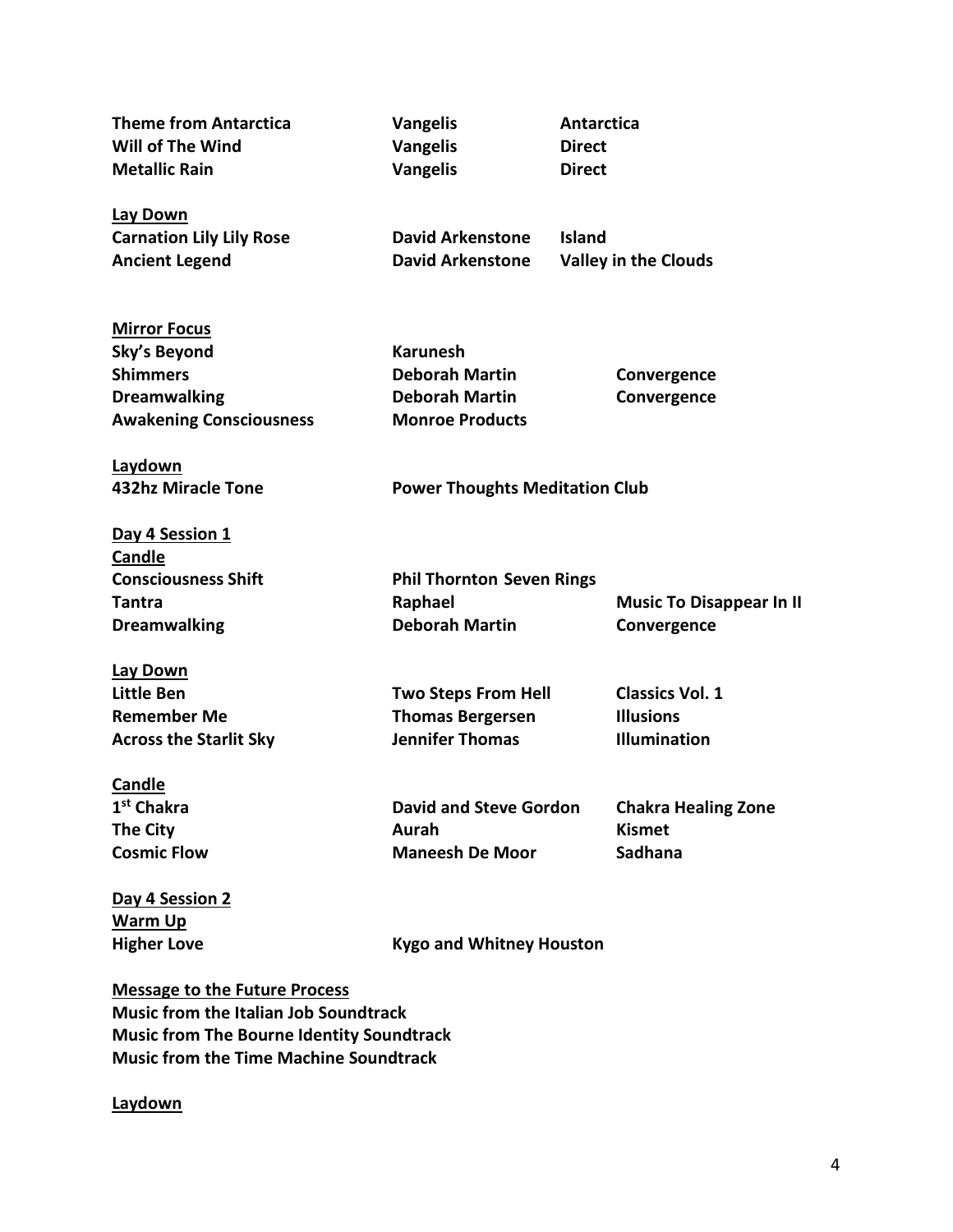| <b>New Dawn</b><br>The Bioluminescence if the Night | <b>Chorus of Tribes</b><br><b>James Horner</b> | <b>Myth</b><br>Avatar |                          |
|-----------------------------------------------------|------------------------------------------------|-----------------------|--------------------------|
| C&E                                                 |                                                |                       |                          |
| <b>Music from the Matrix Reloaded Soundtrack</b>    |                                                |                       |                          |
| Laydown                                             |                                                |                       |                          |
| <b>Thunderbird</b>                                  | <b>Thelma and Louise Soundtrack</b>            |                       |                          |
| <b>Beyond</b>                                       | <b>Kitaro</b>                                  |                       |                          |
| Day 4 Session 3                                     |                                                |                       |                          |
| <b>Warm Up</b>                                      |                                                |                       |                          |
| <b>Teach Me</b>                                     | <b>Bakermat</b>                                |                       |                          |
| <b>Short Break Warm up</b>                          |                                                |                       |                          |
| <b>Adiemus</b>                                      | Karl Jenkins, London Philharmonic Orchestra    |                       |                          |
| C&E                                                 |                                                |                       |                          |
| <b>Manifestation Process (No Music)</b>             |                                                |                       |                          |
| Laydown                                             |                                                |                       |                          |
| <b>111hz Divine Frequency</b>                       | Youtube                                        |                       |                          |
| Day 4 Session 4                                     |                                                |                       |                          |
| <b>Warm Up</b>                                      |                                                |                       |                          |
| <b>Strobe's Nanafushi (Satori Mix)</b>              | <b>KODO</b>                                    |                       |                          |
| <b>Manifestation Process C&amp;E w/ Music</b>       |                                                |                       |                          |
| Will of the Wind                                    | <b>Vangelis</b>                                | <b>Direct</b>         |                          |
| <b>Metallic Rain</b>                                | <b>Vangelis</b>                                |                       | <b>Direct</b>            |
| <b>Dial Out</b>                                     | Vangelis                                       | <b>Direct</b>         |                          |
| <b>Intergalactic Radio Station</b>                  | <b>Vangelis</b>                                |                       | <b>Direct</b>            |
| <b>Monterey Nights</b>                              | <b>John Tesh</b>                               |                       | <b>Ironman Triathlon</b> |
| <b>Indus</b>                                        | <b>Dead Can Dance</b>                          |                       | Spiritchaser             |
| Laydown                                             |                                                |                       |                          |
| <b>432Hz Miracle Tone</b>                           | <b>Power Thoughts Meditation Club</b>          |                       |                          |
| Day 5 Session 1                                     |                                                |                       |                          |
| <b>UV Egg Process</b>                               |                                                |                       |                          |
| <b>Theme From John Adams</b>                        | <b>HBO Miniseries Soundtrack</b>               |                       |                          |
| Day 5 Session 2                                     |                                                |                       |                          |
| <b>Warm Up</b>                                      |                                                |                       |                          |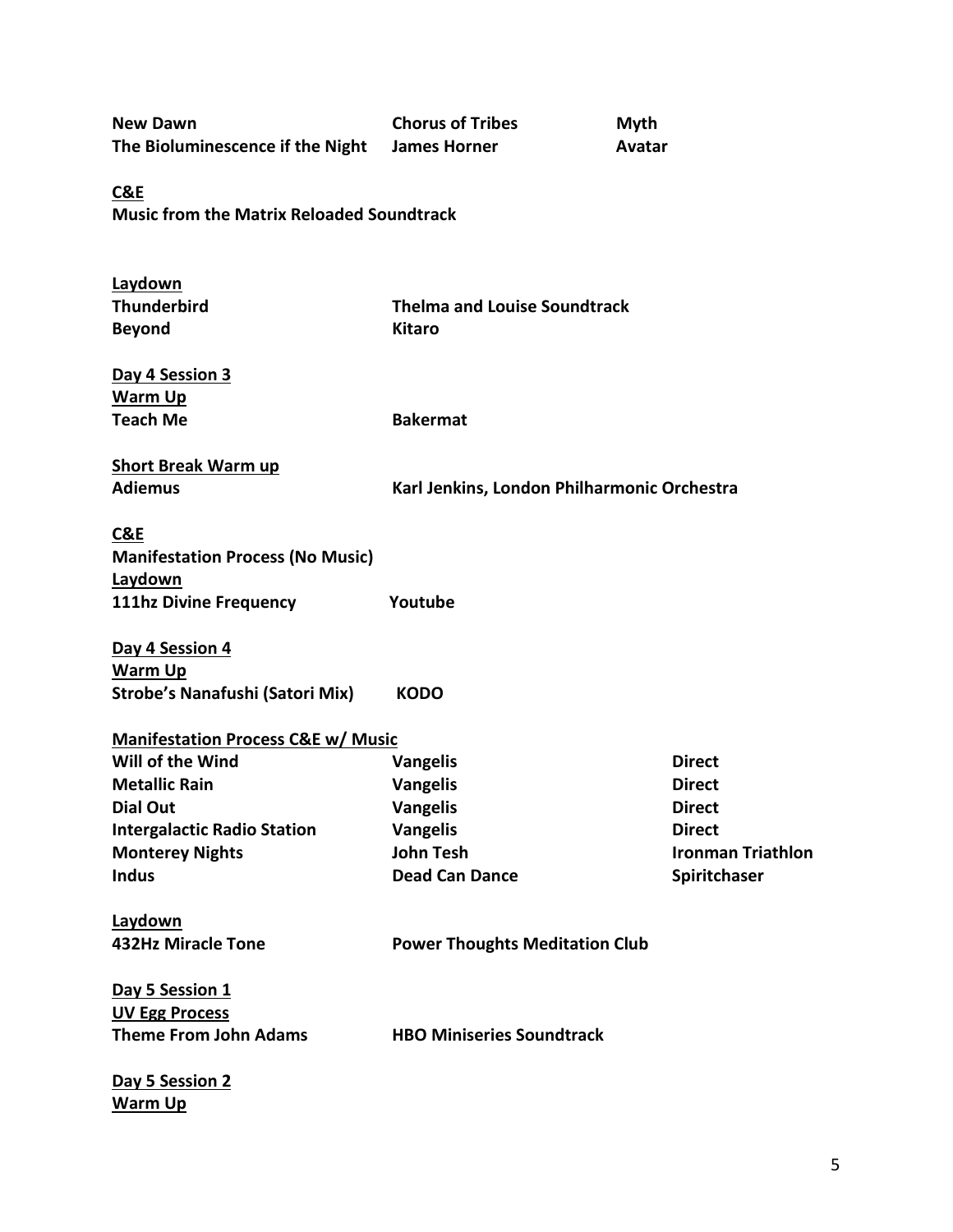**I Got The Spirit In Me Karli Bonne** 

**Day 5 Session 3 Warm Up Can't Stop The Feeling Justin Timberlake**

## **C&E**

| <b>Parade of Athletes</b>       | <b>Arena Fans</b>          | <b>China Sports</b>      |
|---------------------------------|----------------------------|--------------------------|
| <b>Fateful Night</b>            | <b>Two Steps from Hell</b> | <b>Classics Vol 2</b>    |
| <b>The Colonel</b>              | <b>Two Steps from Hell</b> | <b>Classics Vol 2</b>    |
| <b>Turin</b>                    | <b>Nick Phoenix</b>        | Vanquish                 |
| <b>The Lost Haven</b>           | <b>Sub Pub Music</b>       | <b>Land of the Brave</b> |
| <b>Adventure of a Lifetime</b>  | <b>Two Steps from Hell</b> | <b>Classics Vol 2</b>    |
| <b>Stallion</b>                 | <b>Thomas Bergersen</b>    | Vanquish                 |
| <b>Pegasus</b>                  | <b>Thomas Bergersen</b>    | Vanquish                 |
| <b>Flight of the Silverbird</b> | <b>Two Steps From Hell</b> | <b>Battlecry</b>         |

**Day 5 Session 4 Let The Joy Rise(Barry Harris Remix) Abigail**

**Day 6 Session 2 Warm Up Glorious Hans Zelmerlow Youtube C&E** Night Hunter (No vocals) **Erik Ekholm** Rex Inferos Blaze of Glory **Epic Score** Epic Score Blaze of Glory For the Win **For the Win** Two Steps from Hell Skyworld Day of Purpose (instrumental) Fearless Motivation Sounds of Power 7 Got Fight (Instrumental) Fearless Motivation Sounds of Power **Be It Process** Plateau of the Gods **Mars Lasar** Olympus Land of the Pharaohs **Phil Thornton** Eternal Egypt **C&E** Forgotten Worlds **Christian Telford** Heroes and Villains **Amaria Two Steps From Hell Battlecry**

**Lay Down New Dawn Chorus of Tribes Myth** 

Hunanity (no vocals) Thomas Bergersen Humanity Chapter 1